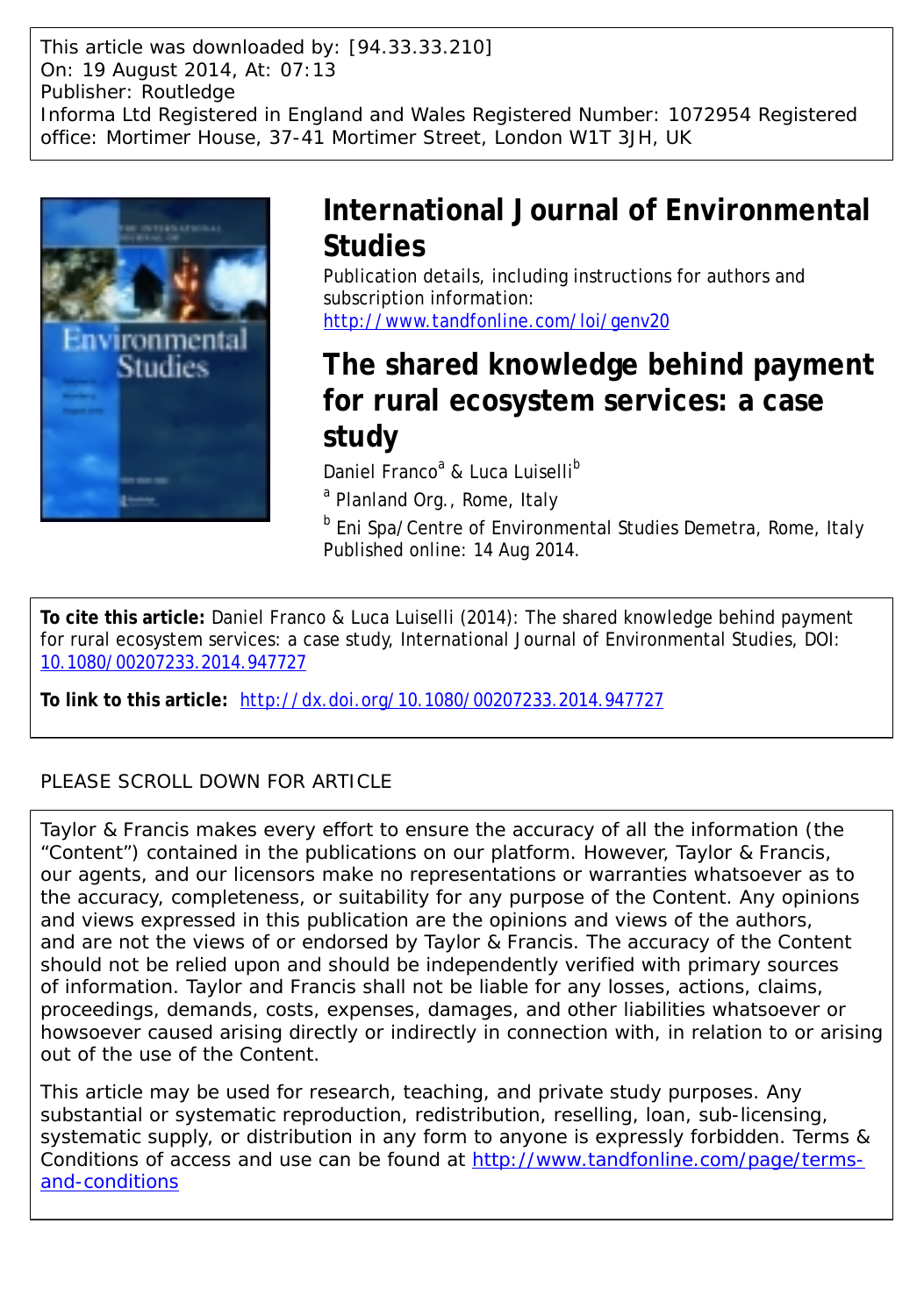# The shared knowledge behind payment for rural ecosystem services: a case study

DANIEL FRANCO\*† AND LUCA LUISELLI‡

†Planland Org., Rome, Italy; ‡Eni Spa/Centre of Environmental Studies Demetra, Rome, Italy

This paper investigates the shared knowledge held by a rural population of the ecosystem services supplied by rural landscapes and woods in the Rome Province of Italy. It is part of a wider research initiative conducted to estimate the non-use values of the same ecosystem services elicited through the contingent valuation method. Our findings demonstrate that: (i) most of the information on ecosystem services comes from a deep-seated community shared knowledge; (ii) some gaps exist between official (scientific/normative) and shared knowledge in the study site; and (iii) stated economic preferences are driven by both consequential motivations, as predicted by the standard economic model, as well as some others. Making explicit the motivational framework behind environmental economic estimates allows one to represent the socio-cultural legacy indispensable for providing a monetary value useful to inform public decision and policies. The use of this approach could contribute to the development of payment for ecosystem services schemes in rural policies affecting common goods.

Keywords: Rural landscape; Woods; Willingness to pay

#### Introduction

Semi-natural landscapes offer more goods and services than primary production, but these benefits are hardly used in planning and policy-making [1–[3\]](#page-15-0). Monetary estimation of common and/or public goods supplied by ecosystems can simplify negotiation and then decision processes for public purpose, once it is clear that the aims are not to reduce nature to money [[4,5](#page-15-0)].

There is growing evidence that ecosystem services, especially those without a direct market price, can diminish because of the depletion of the ecological functions which support them, and that there is a significant risk that they will collapse if pushed beyond certain thresholds.

For this reason, there has been an effort in the last decade to assess the importance and value of ecosystem services. The production of literature and dedicated journals on these topics has been impressive and it has influence on policy-making [6–[8\]](#page-15-0). This research falls under the broader research initiative of a public body, the Province of Rome, Italy. The territory, which is the focus of the project, was established in the local government planning and policy framework. The aim of the project was not to address the importance of the ecosystem services provided by this territory, but rather to estimate both the market and non-market components of the total economic value of the rural landscape and woods as

<sup>\*</sup>Corresponding author. Email: [daniel@planland.org](mailto:daniel@planland.org)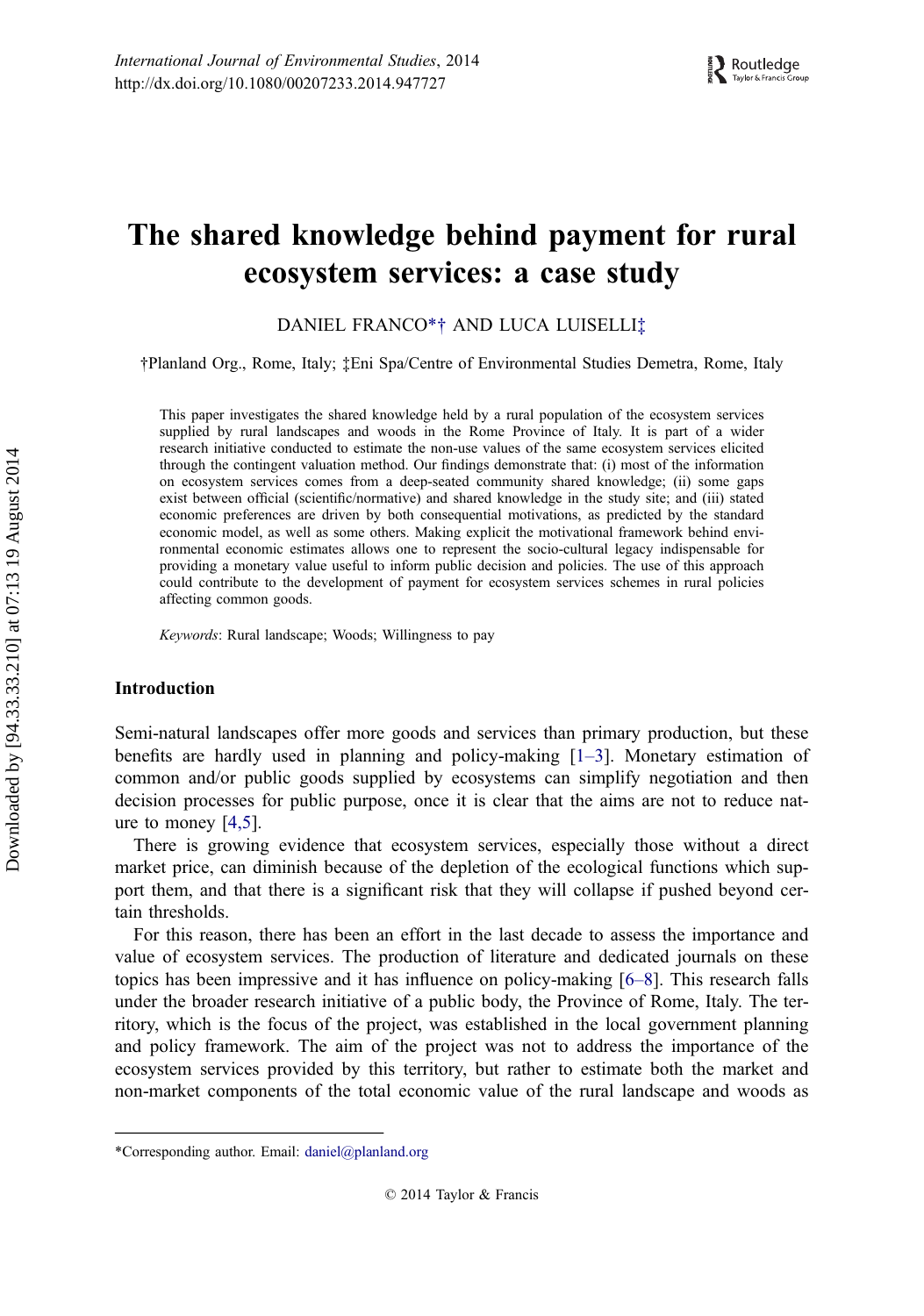mapped and classified in national and/or local planning documentation [[9,10\]](#page-15-0). We carried out similar research in the same province on what is left of the wetlands, which, compared to woods and rural landscapes, no longer have a direct economic role [[11](#page-15-0)].

Following the definition of Turner et al. [[12\]](#page-15-0), the total economic value can be defined as the total amount of resources that citizens would be willing to forego to maintain or increase the amount of ecosystem services, in this case those supplied by the County rural landscape and woods listed in table [1.](#page-3-0) The non-market component of the total economic value, e.g. the value of the ecosystems without a direct market price was estimated by means of the contingent valuation of the willingness to pay for ecosystem services in a credible proposed market [\[13,14](#page-15-0)]. This valuation effort underpinned a bottom-up governance policy fostering:

- The use of ecosystem services values in negotiation or transaction processes among private and/or public actors (e.g. local activation of payments for ecosystem services, environmental damage definition and restoration, land use change decisions, policy – e.g. rural development – or land planning investments).
- A better governance of natural resource (effectiveness: comparison of values and investment for ecosystem services management; efficiency: comparison of values and rate of overlapping investment for ecosystem services of different bodies/ actors; policies/planning: reconsidering the non-market goods' role in decisionmaking coherently with the social awareness of tax payers).

This makes publicly available by a body of public interest (in an open access and transparent way and on a mapped basis) benchmark values of the market (through official commodities' statistics) and non-market components of the ecosystem services listed in table [1](#page-3-0), related to mapped ecosystems [[15\]](#page-15-0).

The present paper focuses only on the role of the citizens' shared knowledge [\[16,17\]](#page-15-0) about the ecological functions and benefits of the rural landscape and woods in the willingness to pay for them. The communities' shared or cultural [[18\]](#page-15-0) ecological knowledge is based on the social memory (i.e. the body of knowledge and beliefs shared in the community by cultural transmission [[17\]](#page-15-0)), built on the trial and error selection of information about natural resource management, mainly linked to the registration of their harmfulness and utility. This concept is more and more used in natural resource research and programs [19–[21](#page-15-0)].

We studied this specific aspect in detail because: (1) we believe that the policy use of monetary estimates of public/common goods is suitable as long as it accounts for the cultural capital which generates them; (2) the shared knowledge depicts this cultural capital; and (3) the shared knowledge capital should support the communities' willingness to pay for ecosystem services, assuming that individual preferences should be motivated by the individual information capital.

Therefore, the aims of this paper are: (i) to analyse the character of the shared knowledge which supports the willingness to pay for the ecosystem services listed in table [1;](#page-3-0) (ii) to compare the shared knowledge about the ecosystem services listed in table [1](#page-3-0) with the corresponding official (scientific and/or normative) one; (iii) to analyse the relationship between the motivations delineated by the communities' shared knowledge and those assumed by the standard economic model; and (iv) to remark the implications of our findings on rural policies.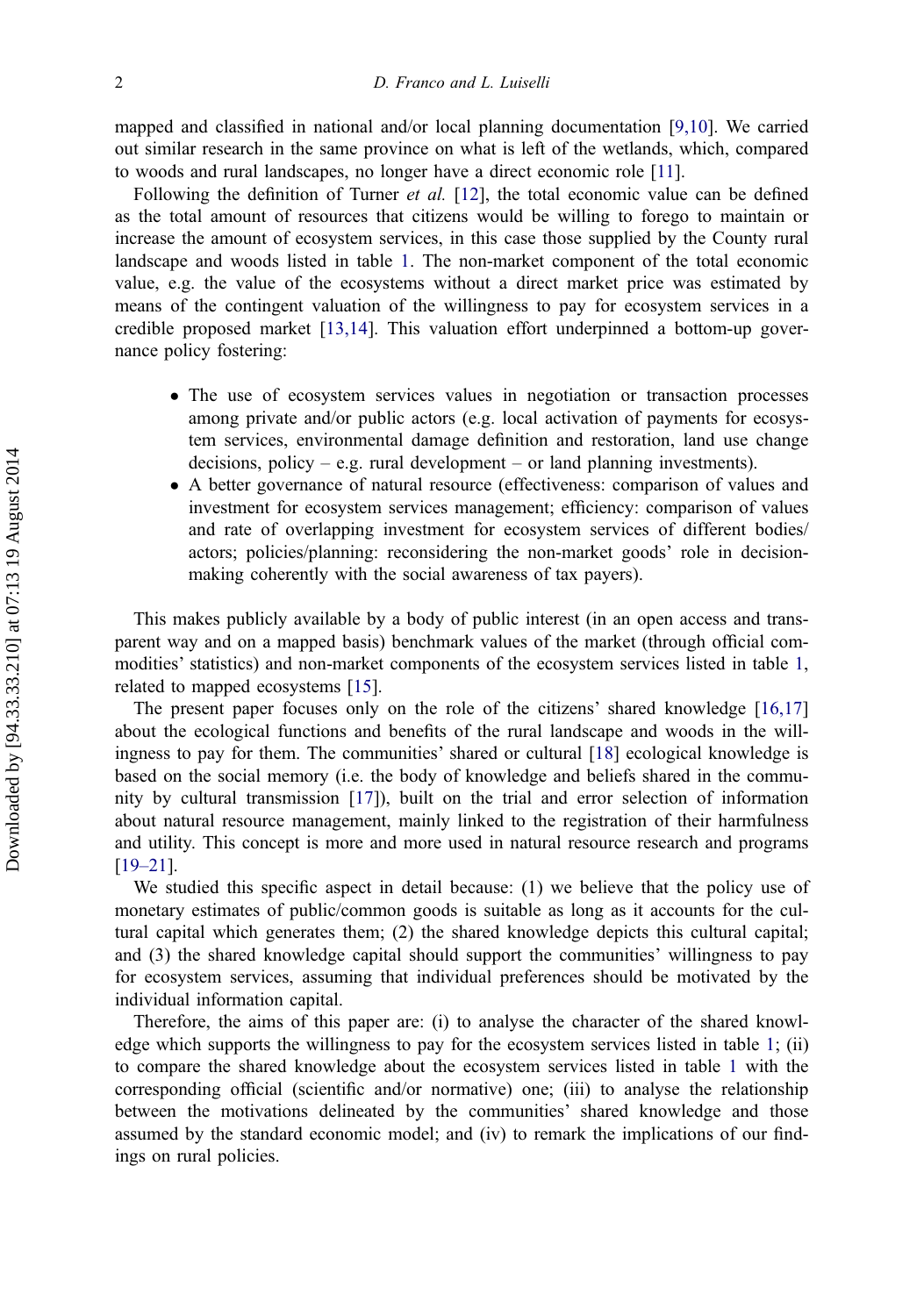<span id="page-3-0"></span>Table 1. The first two sections of the questionnaire used for the research. In the second section, the statements used in the survey and the level of agreement of respondents with scientific/normative knowledge<sup>a</sup> (see Material and Methods for details).

## Section 1

### Woods

This survey is part of a wider research project on the woods of Province of Roma, Lazio region Woods are larger than one hectare with a canopy cover higher than 10% and mature trees high five metres at least, which include forest lane or other little clearing, forest strips larger than 20 metres and forestry plantation

#### Rural landscape

- This survey is part of a wider research project on the rural landscape of Province of Roma, Lazio region
- One of the typical Roma rural landscape is that of mixed crops (more permanent crops than arable) grasslands, groves and old agricultural layout (embankments, terracings and dry masonry)

### Section 2 Statements used in survey Respondent level of

#### Woods

- (1) Woods are important to regulate water circulation and water reservoirs recharging
- (2) Woods contribute to control green house gas based on C (like  $Co<sub>2</sub>$ ) and climate change sequestering organic matter (that is plant, animal, litter and sediments)
- (3) Woods contribute to reduce environmental risks protecting mountain slopes from landslides, erosion and hydro-geological instability, and improving soils fertility
- (4) Woods contribute reducing water and air pollution
- (5) Woods contribute to biodiversity offering a habitat to several plants and animals (insects, birds, mammals and reptilians)

## agreement

Total agreement; Agreement; Uncertainty; Disagreement; Total disagreement

Total agreement; Agreement; Uncertainty; Disagreement; Total disagreement

Total agreement; Agreement; Uncertainty; Disagreement; Total disagreement

Total agreement; Agreement; Uncertainty; Disagreement; Total disagreement

Total agreement; Agreement; Uncertainty; Disagreement; Total disagreement

#### CICES descriptions of ecosystem services<sup>a</sup>

Provisioning–regulating and maintenance services: water reserve Regulating and maintenance services: climate change control

Regulating and maintenance services: hydro-geologic risk control

Regulating and maintenance services: pollution control

Provisioning–regulating and maintenance services: habitat–biodiversity

(Continued)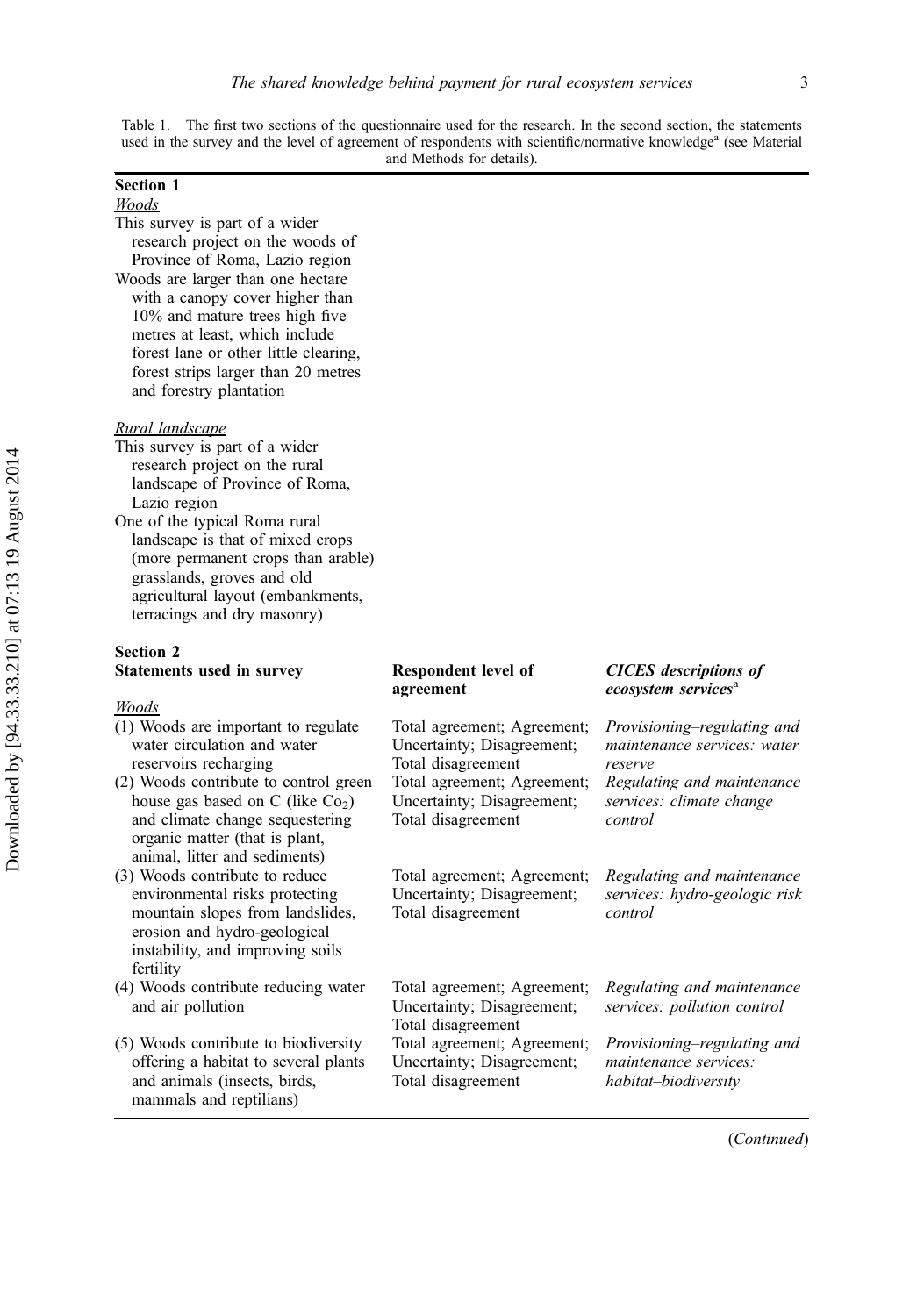Table 1. (Continued).

| (6) Woods have a recreational<br>function (tourism, visits, wildlife                                                                                                                                     | Total agreement; Agreement;<br>Uncertainty; Disagreement;                       | Cultural services:<br>recreation-culture                                             |
|----------------------------------------------------------------------------------------------------------------------------------------------------------------------------------------------------------|---------------------------------------------------------------------------------|--------------------------------------------------------------------------------------|
| watching and game)                                                                                                                                                                                       | Total disagreement                                                              |                                                                                      |
| Rural Landscape                                                                                                                                                                                          |                                                                                 |                                                                                      |
| (1) The observed rural landscape<br>contribute to regulate water<br>circulation                                                                                                                          | Total agreement; Agreement;<br>Uncertainty; Disagreement;<br>Total disagreement | Regulating and Maintenance<br>services: hydraulic<br>management                      |
| (2) The observed rural landscape<br>contribute to control green house<br>gas based on C (like Co2) and<br>climate change sequestering<br>organic matter (that is plant,<br>animal, litter and sediments) | Total agreement; Agreement;<br>Uncertainty; Disagreement;<br>Total disagreement | Regulating and maintenance<br>services: climate change<br>control                    |
| (3) The observed rural landscape<br>contributes to reduce environmental<br>risks protecting slopes from<br>landslides, erosion and hydro-<br>geological instability, and<br>improving soils fertility    | Total agreement; Agreement;<br>Uncertainty; Disagreement;<br>Total disagreement | Regulating and maintenance<br>services: hydro-geologic and<br>fertility risk control |
| (4) The observed rural landscape<br>contribute to biodiversity offering a<br>habitat to several plants and<br>animals (insects, birds, mammals<br>and reptilians)                                        | Total agreement; Agreement;<br>Uncertainty; Disagreement;<br>Total disagreement | Provisioning–regulating and<br>maintenance services:<br>habitat-biodiversity         |
| (5) The observed rural landscape has<br>a recreational function (tourism,<br>visits, wildlife watching and game)                                                                                         | Total agreement; Agreement;<br>Uncertainty; Disagreement;<br>Total disagreement | Cultural services:<br>recreation-culture                                             |

<sup>a</sup>The last column (in *italic*, not in the questionnaire) specifies the match between the statement the respondents were asked to judge for, and the CICES main group and specific category of the corresponding ecosystem service.

#### Materials and methods

#### Research area

The data reported here come from a survey made in Rome County (Italy), a territory centred on the capital area that occupies the final part of the Tiber Valley and characterized by a flat or hilly mountainous landscape. Independent surveys were performed for the (hilly) rural landscape and for the woods in the pre-test (161 overall respondents) and true test (1075 overall respondents), during the 2010 summer (July–September). The surveys did not consider single ecological functions of woods or rural landscape, but the overall ecological services as perceived by citizens.

#### Data collection: general design

To define the relations between the sample individuals' profiles and the communities' shared knowledge about the ecological functions of the rural landscapes and woods, we used some sections of the questionnaire designed to reduce the biasing factors of the contingent valuation method adopted for the economic estimate. In particular, we used the first two sections of the questionnaire, which were designed to provide a clear starting point and scenario acceptance for the willingness to pay questions and to allow each respondent to activate personal cognitive maps [[22\]](#page-15-0).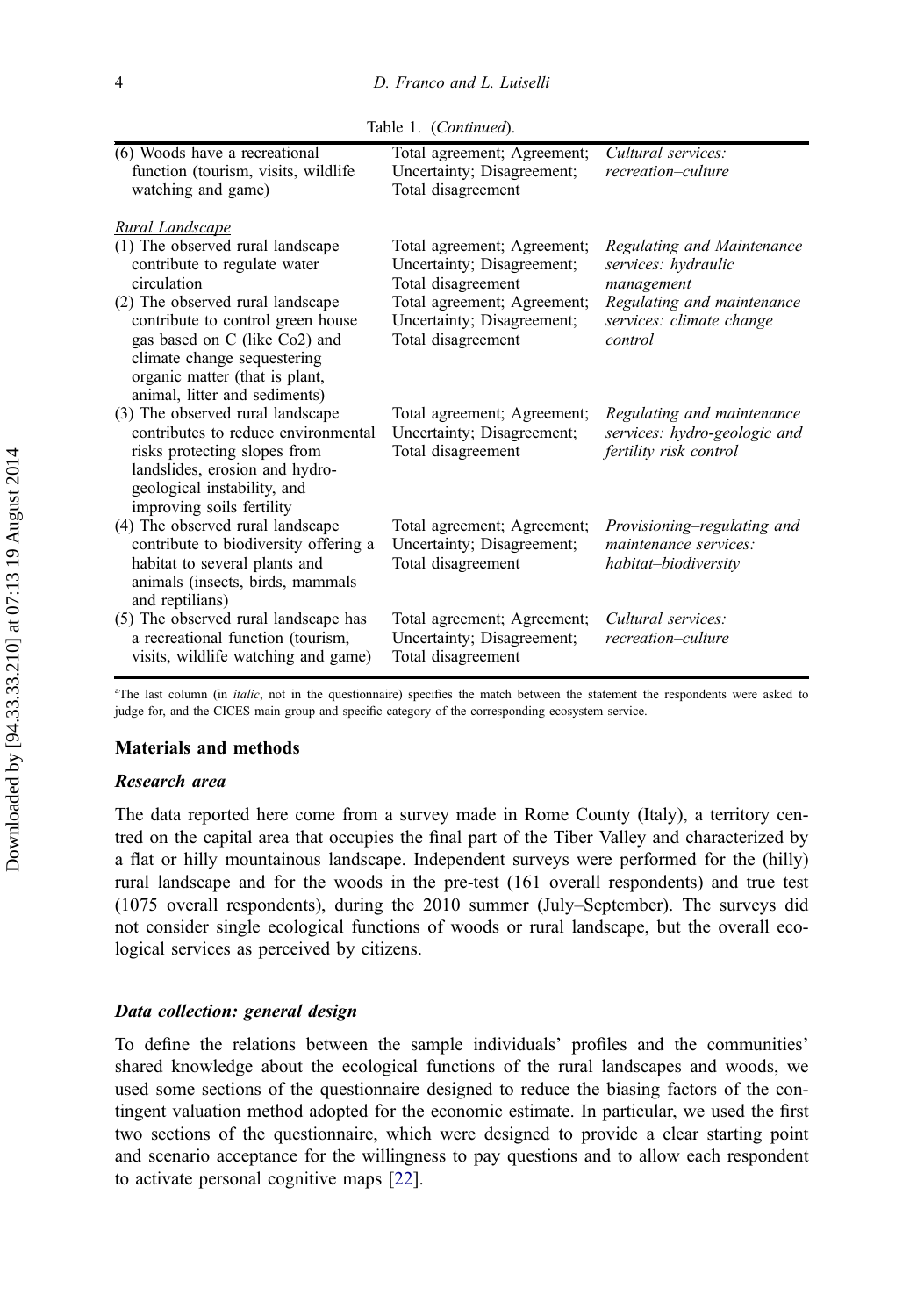In the first section (table [1](#page-3-0)), we introduced the issue so as to reduce interviewee wariness and proposed a definition of woods and rural landscape. The original official classifications of mapped woods and rural landscapes [[9,10](#page-15-0)] were carefully put in a complete yet popular form and the rural landscape definition was supplied with a set of four photographs to allow the respondents to identify the landscape types.

In the second section (table [1](#page-3-0)), we listed as separate statements, both for rural landscape and woods, the full set of ecosystems services/benefits as classified by official (scientific/ normative) knowledge  $[1-3,23]$  $[1-3,23]$  $[1-3,23]$ , excluding the direct use marketable ones (cf. below). Each statement corresponded to a main (provisioning, regulating or cultural) and specific ecosystem service category. Maes et al. [\[24](#page-16-0)] examine correspondence among MA, TEEB and CICES classifications.

In the third section, not considered in this paper, we used a close-ended format to simplify the answering process for the contingent valuation with an incentive compatible mechanism.

In the fourth section, we collected the demographic, socio-economic, cultural and spatial information of the respondents, which was expected to reveal how the shared knowledge sample is affected by the characteristics of the community, which is in turn expected to influence the nature of the stated preference [25–[28\]](#page-16-0). We selected a minimum number of variables to balance simplicity, clarity, and admissible interview time and, considering the econometric approach used for the monetary estimates for the economic standard model theoretic expectations [[22\]](#page-15-0). Data were grouped to be transformed in an ordinal scale and used as independent variables: age  $(17–30, 30–44, 45–64 \text{ and } >64)$ ; schooling (none, lower school, junior high school, high school, Bachelor's degree, Master's degree and PhD); employment (Housewife–student–unemployed, workman, pensioner, white collar, manager, self-employed and professional); income (t  $\epsilon$ /year: 0–9, 10–19, 20–29, 30–39, 40–59 and  $>60$ ; respondents' family  $(1, 2-4$  and  $>4)$ ; association belonging (none, other, rural union, environmental and fishing–hunting); sex; respondents' residence (urban, urban fringe and rural); GIS based distance of the respondents' domicile from the nearest rural landscape and/or wood (0–19; 20–39; 40–79; 80–99 and >100).

#### Shared knowledge data collection: assumptions and limits

We adopted the concept of shared knowledge of Berkes *et al.* [\[17](#page-15-0)] and Davidson and Berkes [[16\]](#page-15-0) without using their measurement method, or other techniques (open and semi-structured interviews, stakeholder focus groups and workshops) implemented for other purposes, such as creating a participatory process for managing natural resources [[29,30\]](#page-16-0). Instead, we estimate the level of shared knowledge of ecosystem services asking the respondent to indicate a level of agreement with the statements listed in (table [1](#page-3-0)). Thus, we had to face two problems: (1) the items (ecosystem services) to be included in the questions; and (2) the framing of the sentences.

In the first case, we did not search for all the potential ecosystem services perceived by the considered communities [\[31](#page-16-0)], but we used the full list of ecosystem services (excluding the directly marketable, cf. below) as outlined by the official/normative knowledge. In fact: (i) we had to compare shared knowledge with official/normative knowledge; and (ii) we had to analyse what motivated respondents' willingness to pay for the same functions/benefits, which supported the concrete policy effort related to the broader research mentioned in the premise [\[15](#page-15-0)]. Therefore, the possible bias caused by the (actually improbable) exclusion of some very significant service should not affect the meaning of the obtained results.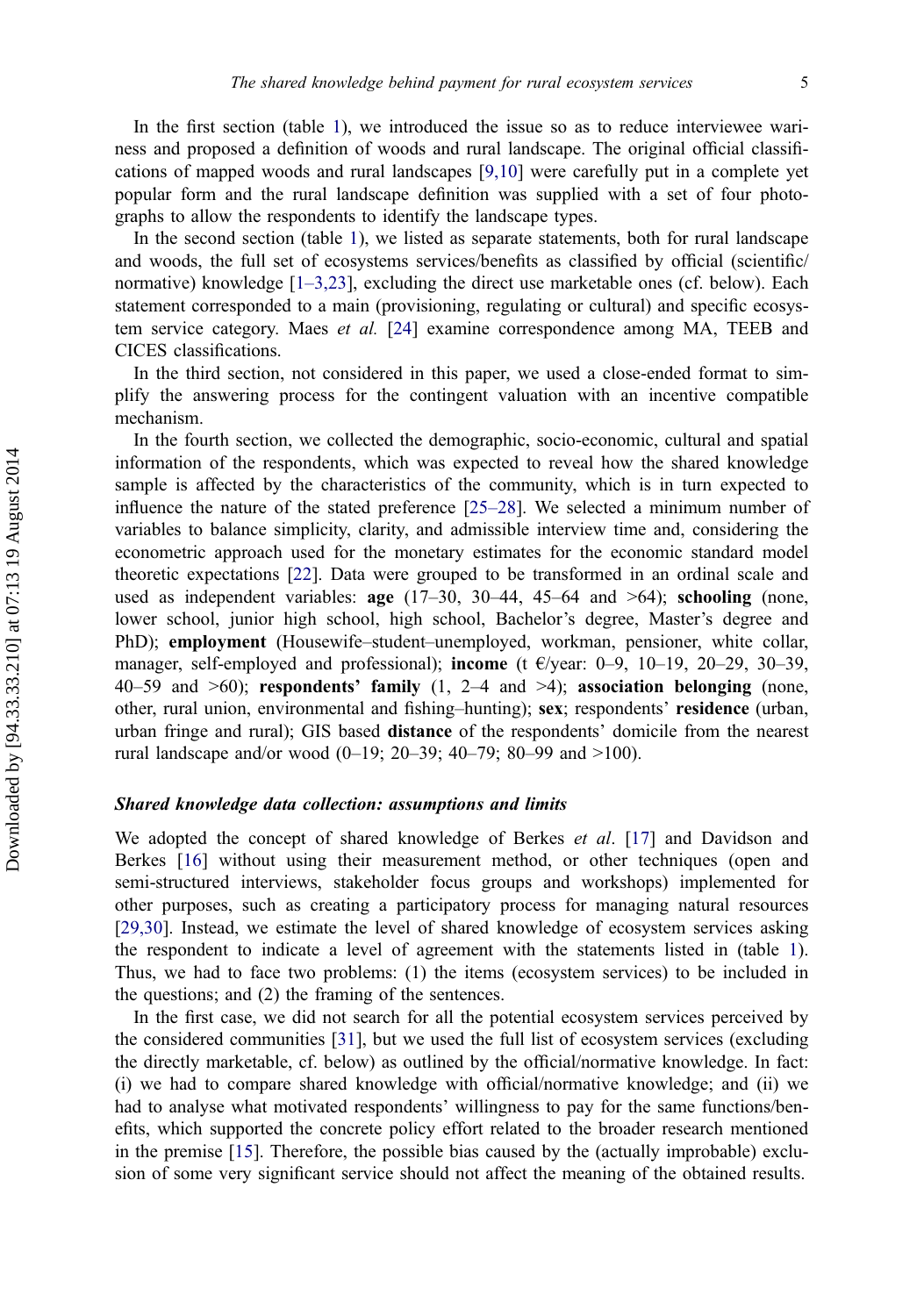In the second case, all the statements were written in clear, simple language designed to be easily understood by all the population strata, and respondents were asked to score the statements on a Likert agreement scale (Total agreement; Agreement; Uncertainty; Disagreement; Total disagreement). We could not alter the statements written as negative or neutral assertions for the same reasons above, but we systematically asked all respondents a follow-up question for every statement in order to rule out complacency bias and simultaneously obtain information about motivation and beliefs. In this way, considering the pooled samples, with free riders filtered out [[22\]](#page-15-0), we verified that the complete disagreement scores (38 out of 1.075 respondents) were systematically maintained after the followup question, whereas the disagreement cases (32 out of 1.075 respondents) were largely followed up by statements indicating uncertainty ('but I'm not sure'; 'perhaps, but I don't know'; etc.). The 'true' disagreement cases were so irrelevant that we merged the disagreement class with the 'uncertainty' class, obtaining a four-point scale.

#### Shared knowledge and informed preference comparison: assumptions

To avoid double accounting in the estimate reported in the public map [\[15](#page-15-0)], we excluded statements regarding the direct use marketable goods provided by the rural landscapes and woods, entered on the Total Economic Value map as mean current market prices.

The economic standard utility model conjectures that individuals express their willingness to pay based on a well-informed preference. Therefore, having reduced the double accounting problem, we had to assume that: (i) the motivations underlying respondents' willingness to pay were to be found on the complete list of functions/benefits categories outlined; (ii) the level of agreement (or disagreement) inversely to the level of uncertainty expressed with a statement regarding a function/benefit reflects the level of information influencing the preference – the willingness to  $pay - for$  the said function/benefit.

#### Sampling

To maximize the homogeneity of the performance we chose a face-to-face interview procedure coupled with interviewers' training [\[32](#page-16-0)]. The questionnaires were tested by focus groups and interviewers were trained to reduce wariness of the interviewees (research neutrality). A pre-test was performed mainly in the railways stations between Rome and the selected rural/woodland villages to intercept the commuter flux. During the true test the random interviews were also fairly distributed in the centres of rural/woodland villages (shops, main streets and market place) and overall five segments of the day.

#### Statistical models

We used standard statistical modelling to get robust data which may be easily comparable with other environmental contexts studied by earlier authors. Friedman's ANOVA and the Kendall concordance coefficient were used to group the set of ecosystem services listed in table [1](#page-3-0) by means of the simultaneous relatedness between the disagreement – agreement – uncertain judgments ranking.

The knowledge of ecosystem services shared by the members of each group is relatively similar. The relatedness of the degree of ecosystem services' knowledge is significantly different among groups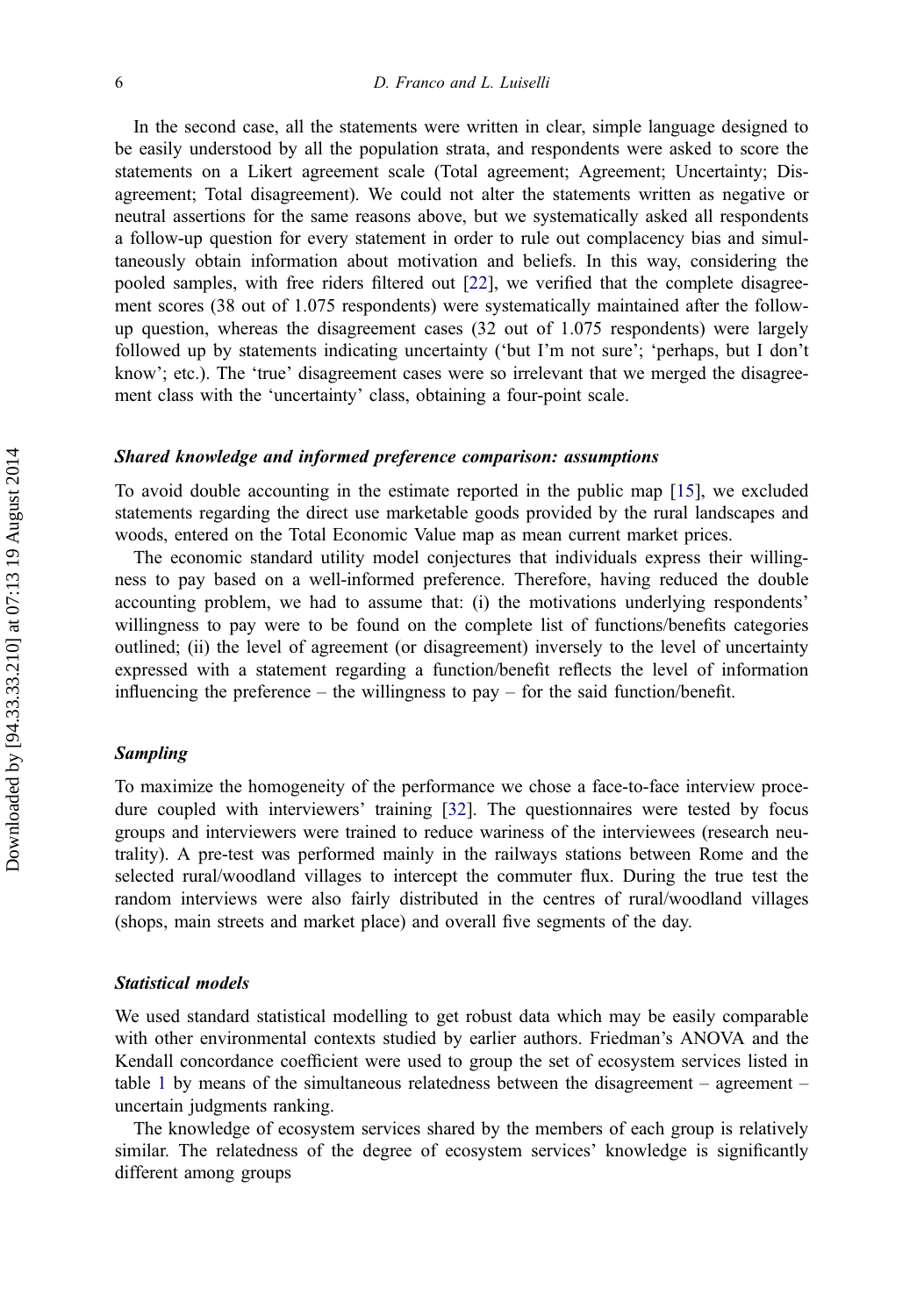<span id="page-7-0"></span>We used logit models to resolve complex interactions among predictors which may have been partially auto-correlated [\[33](#page-16-0)]. We selected on an ordinal scale predictors which were sufficiently non-auto-correlated  $(r < 0.70)$  and contrasted them with the dependent variable (expressed judgment by the interviewees) through a series of univariates' logit models, using backward logistic regression modelling, with a uni-band option and iterations terminated when  $p \le 0.001$  [\[34](#page-16-0)]. In the models, a maximum of 50 iterations were done and constant was always included. Multinomial models robustness was evaluated by F-value  $(\alpha = 5\%)$  and the second-order Akaike Information Criterion [[35\]](#page-16-0), which allows for ranking various competing models based on their relative likelihood and does not rely on any threshold value (alpha-level). The AIC selects a model according to the principle of simplicity and parsimony [[36\]](#page-16-0) reflected by the number of parameters, and models with lowest ΔAIC were chosen.

Analyses were done with STATISTICA (StatSoft release 10), SPSS [\[37](#page-16-0)] and R [[38\]](#page-16-0).

#### **Results**

The samples were representative of the considered populations (table 2) with a very slight bias in the expected categories [\[39, 40\]](#page-16-0): young people were over-represented when compared with older age classes (and in particular women); lowest and higher schooling categories were, respectively, under- and over-represented.

Both graphic analyses (figure [1](#page-8-0)) and Friedman's ANOVA (table [3](#page-9-0)) showed a similar and significant pattern regarding the shared knowledge of the ecosystem services stated of both

|                              |                | Rome County<br>(4,062,013)<br>inhabitants) |                | Woods $(536)$<br>respondents) | Rural          | landscape<br>(539)<br>respondents) |
|------------------------------|----------------|--------------------------------------------|----------------|-------------------------------|----------------|------------------------------------|
| Sex                          |                |                                            |                |                               |                |                                    |
| Male                         | 48             |                                            | 49             |                               | 50             |                                    |
| Female                       | 52             |                                            | 51             |                               | 51             |                                    |
| Age                          |                |                                            |                |                               |                |                                    |
| $17 - 30$                    | 16             |                                            | 19             |                               | 23             |                                    |
| $30 - 44$                    | 29             |                                            | 29             |                               | 33             |                                    |
| $45 - 64$                    | 32             |                                            | 27             |                               | 27             |                                    |
| >64                          | 23             |                                            | 24             |                               | 17             |                                    |
| Schooling                    |                |                                            |                |                               |                |                                    |
| No                           | 4              |                                            | $\overline{2}$ |                               | $\mathbf{0}$   |                                    |
| Elementary                   | 17             |                                            | 12             |                               | 9              |                                    |
| High                         | 29             |                                            | 18             |                               | 18             |                                    |
| Diploma                      | 36             |                                            | 42             |                               | 44             |                                    |
| Bachelor                     | $\overline{2}$ |                                            | 8              |                               | 11             |                                    |
| Master                       | 12             |                                            | 18             |                               | 16             |                                    |
| PhD                          |                |                                            | 1              |                               | 2              |                                    |
| Employment                   | ď              | $\mathsf{Q}$                               |                |                               | ď              | $\boldsymbol{\mathsf{Q}}$          |
| Housewife/unemployed/student | 6              | 22                                         | 6              | 22                            | $\overline{7}$ | 14                                 |
| Working class, retired       | 19             | 10                                         | 19             | 10                            | 20             | 17                                 |
| Director positions           | 18             | 15                                         | 18             | 15                            | 15             | 17                                 |
| Free lancers, working alone  | 7              | 3                                          | 7              | 3                             | 9              | $\boldsymbol{7}$                   |

Table 2. Overview of the statistical representativeness of the samples. Values are expressed in percent values.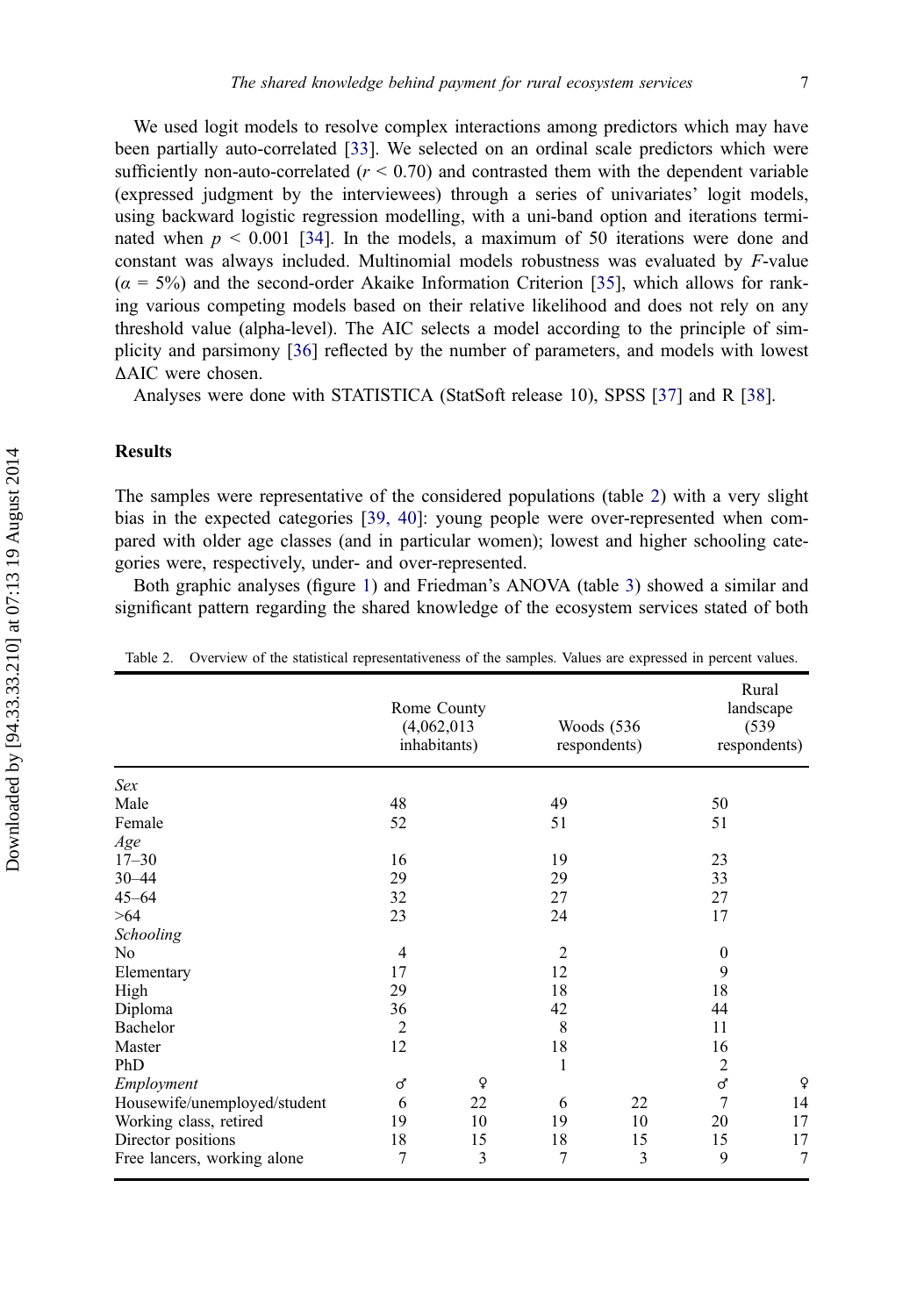<span id="page-8-0"></span>

Figure 1. Percent distribution of the shared knowledge of the listed ecosystems services listed in table [1,](#page-3-0) expressed by a four point scale. For the scaling units see material and methods.

rural landscape and woods: (a) total disagreement was nearly negligible; in other words, almost all respondents agreed with the statement that rural landscapes and woods provide ecosystem services; (b) shared knowledge differed among the various ecosystem services; and (c) certain ecosystem services exhibited statistically similar rates of shared knowledge. The convention adopted in this paper is that the uncertainty about one of the ecosystem services listed in table [1](#page-3-0) is inversely proportional to knowledge sharing. For example, if 20% of respondents reported that they are uncertain about the provision of an ecosystem service, while 80% reported agreement, the rate of shared knowledge is calculated as being 80%. As mentioned, different ecosystem services exhibited different rates of knowledge sharing.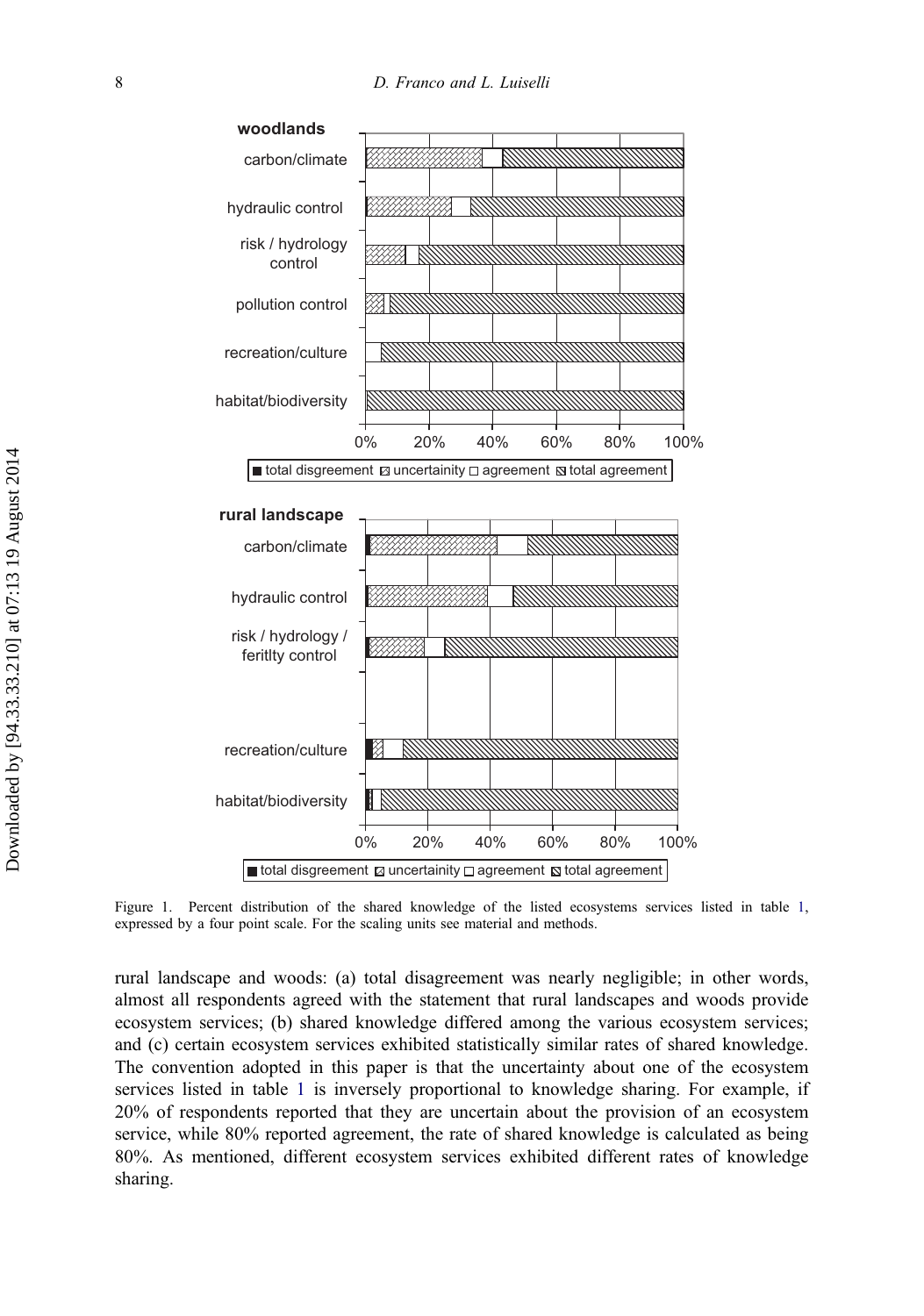| Ecosystem services                        |   | Grouping of ecosystem services by level of | shared knowledge |   |
|-------------------------------------------|---|--------------------------------------------|------------------|---|
| Woods                                     | A | B                                          | C                |   |
| Habitat-biodiversity                      | X |                                            |                  |   |
| Recreation-culture                        | X |                                            |                  |   |
| Pollution control                         | X |                                            |                  |   |
| Hydro-geologic risk control               |   | X                                          |                  |   |
| Water reserve                             |   |                                            | X                |   |
| Climate change control                    |   |                                            |                  | X |
| Rural landscape                           | A | B                                          | C                |   |
| Habitat-biodiversity                      | X |                                            |                  |   |
| Recreation-culture                        | X | X                                          |                  |   |
| Hydro-geologic and fertility risk control |   | X                                          |                  |   |
| Hydraulic management                      |   |                                            | X                |   |
| Climate control                           |   |                                            | Х                |   |

<span id="page-9-0"></span>Table 3. Significant difference in the shared knowledge of the ecosystems services listed in table [1](#page-3-0). The knowledge sharing decreases from the ecosystem services of the group A to the group D (see Material and Methods for details).

In the case of woods, habitat/biodiversity, recreational-cultural and pollution control showed nearly total (99%) knowledge sharing. Because the sharing is statistically significant, these services were grouped together (group A in table 3). Knowledge sharing decreased for ecological services related to the water cycle risk and reservoir. These services were assigned to two different groups (B and C in table 3) since they were statistically dissimilar. A high level of respondent uncertainty (63%), i.e. lower knowledge sharing, was registered for the role of woods as a CO2 sink in climate change control. This service formed yet a separate group (D column in table 3).

In the case of rural landscape, knowledge sharing was nearly total (96%) for habitat/biodiversity and recreational-cultural ecosystem services. These services were statistically similar and could be grouped together (group A in table 3). Hydro-geologic risk control had a lower rate of knowledge sharing (81%, B column in table 3). The hydraulic and climate change services group (C in table 3) showed higher shared uncertainty  $(61\%)$ . The high rate of uncertainty regarding water cycle functions of rural landscape was unexpected given that the importance of this function has been recognized since ancient times. Table [4](#page-10-0) shows the results of the logit analysis where socio-economic and cultural characteristics of the community – defined by selected predictors – were used to explain the rate of sharing of the complex relationship between estimated shared knowledge  $-$  i.e. agreement with the stated functions which is inversely proportional to uncertainty regarding these functions – and the socio-economic and cultural characteristics of the community, defined by the selected predictors.

The agreement on the habitat/biodiversity services was so high even for woods or rural landscape that the scores' variability was insufficient to allow any model fitting. For the other ecosystem services, school degree, income and associationism were systematically selected as significant predictors of knowledge sharing. Explanatory variables, like specialized schooling or work experience knowledge, emerged as positively related and statistically significant in explaining knowledge sharing of pollution, hydraulic risk control and climate change control.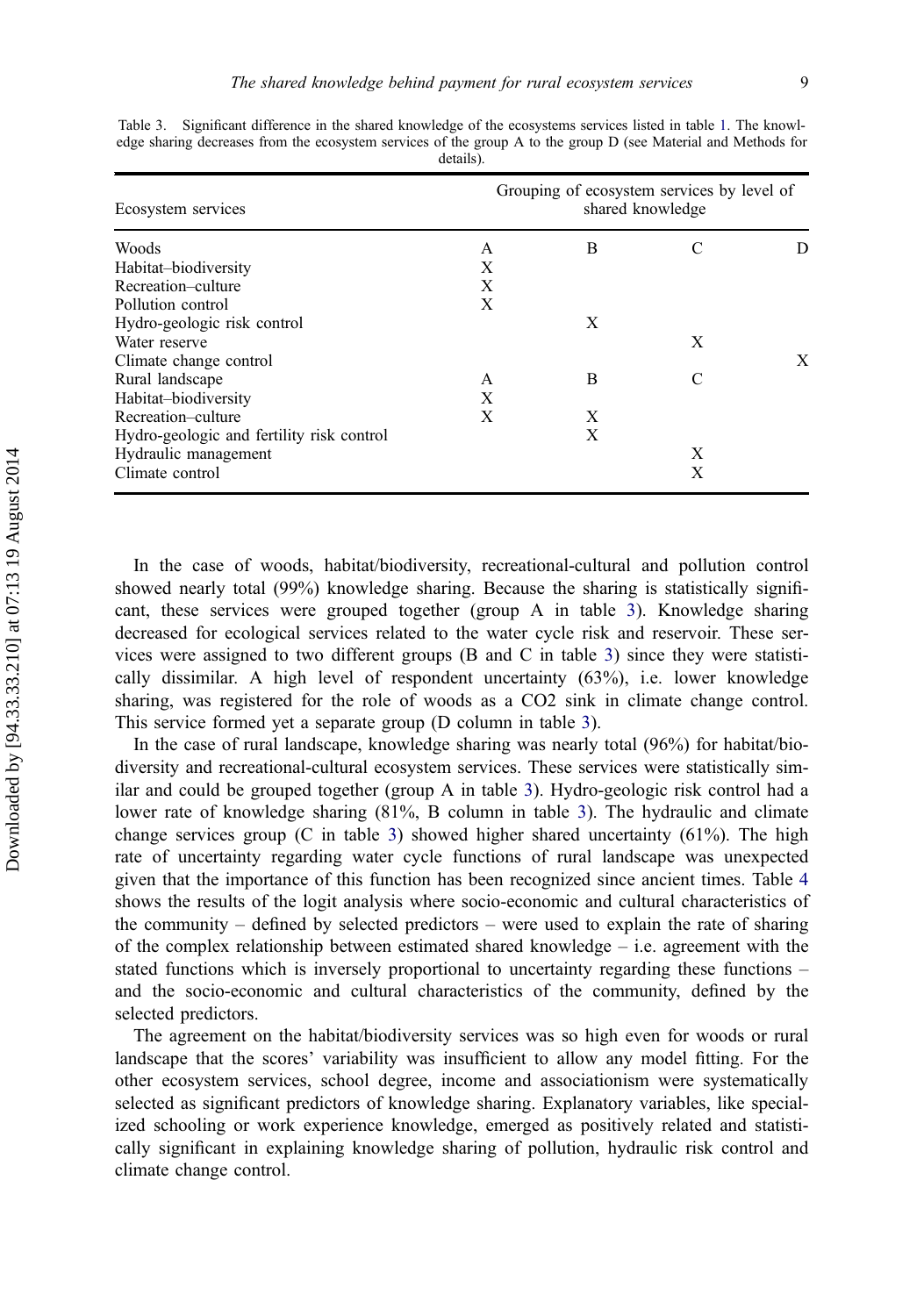| Í<br>J       |
|--------------|
|              |
| くさいせん<br>Ì   |
| ١            |
| - 21 22 22 1 |
|              |
| ۔<br>د       |
| I            |
|              |
|              |

|                             |                                                    |                                                                                                  |            |                               |                         | C           |                                       |            |                               |
|-----------------------------|----------------------------------------------------|--------------------------------------------------------------------------------------------------|------------|-------------------------------|-------------------------|-------------|---------------------------------------|------------|-------------------------------|
|                             |                                                    | Woods                                                                                            |            |                               |                         |             | Rural landscape                       |            |                               |
| Function<br>Predictor       | value<br>E,                                        | P,                                                                                               | <b>AIC</b> | Direct or inverse<br>relation | Function -<br>Predictor | value<br>E, | P                                     | <b>AIC</b> | Direct or inverse<br>relation |
| Recreation-culture          |                                                    |                                                                                                  |            |                               |                         |             | Recreation-culture                    |            |                               |
| family                      |                                                    |                                                                                                  | $-4.333$   | $\hspace{0.1mm} +$            | schooling               | 17.855      | $1e\hspace{-0.1cm}-\hspace{-0.1cm}07$ |            | $\hspace{0.1mm} +$            |
| distance                    |                                                    |                                                                                                  | $-2.998$   | $^+$                          | income                  | 11.131      | 0.000001                              |            | $^{+}$                        |
| employment                  |                                                    |                                                                                                  | $-2.958$   |                               | age                     | 7.963       | 0.00039                               |            | $\mathbf{I}$                  |
| schooling                   |                                                    |                                                                                                  | $-2.946$   | $\, + \,$                     |                         |             |                                       |            |                               |
|                             |                                                    |                                                                                                  | $-2.941$   | I                             |                         |             |                                       |            |                               |
| age<br>income               | 0.034<br>0.184<br>0.030<br>4.656<br>4.656<br>3.641 | 0.999<br>6.861<br>6.861<br>6.0099<br>6.0268<br>6.0268                                            | $-2.937$   |                               |                         |             |                                       |            |                               |
| Pollution control           |                                                    |                                                                                                  |            |                               |                         |             |                                       |            |                               |
| schooling                   |                                                    |                                                                                                  | $-0.777$   |                               |                         |             |                                       |            |                               |
| ase                         |                                                    |                                                                                                  | $-0.75I$   |                               |                         |             |                                       |            |                               |
| income                      |                                                    |                                                                                                  | $-0.733$   | ┿                             |                         |             |                                       |            |                               |
| association                 |                                                    |                                                                                                  | $-0.728$   | $^+$                          |                         |             |                                       |            |                               |
| employment                  |                                                    |                                                                                                  | $-0.718$   |                               |                         |             |                                       |            |                               |
| residence                   | 21.491<br>13.803<br>13.803<br>1.782<br>4.782       | $\begin{array}{l} 0.000001\\ 0.00001\\ 0.00014\\ 0.00014\\ 0.00062\\ 0.0087\\ 0.036 \end{array}$ | $-0.712$   |                               |                         |             |                                       |            |                               |
| Hydro-geologic risk control |                                                    |                                                                                                  |            |                               |                         |             | Hydro-geologic risk control           |            |                               |
| schooling                   |                                                    |                                                                                                  | $-0.761$   | ╄                             | income                  | 0.251       | 0.778                                 | $-0.383$   | $\hspace{0.1mm} +$            |
|                             |                                                    |                                                                                                  | $-0.728$   |                               | schooling               | 6.535       |                                       | $-0.2454$  | $^{+}$                        |
| age<br>income               |                                                    |                                                                                                  | $-0.714$   | ┿                             | association             | 4.139       | $0.0016$<br>0.0164                    | $-0.237$   | $^{+}$                        |
| association                 |                                                    | $0.00001$<br>$0.00001$<br>$0.00001$<br>$0.0001$<br>$0.001$<br>$0.0041$                           | $-0.708$   | $^{+}$                        | residence               | 3.849       | 0.022                                 | $-0.236$   | $^{+}$                        |
| employment                  |                                                    |                                                                                                  | $-0.698$   | $^{+}$                        |                         |             |                                       |            |                               |
| sex                         | 23.097<br>13.698<br>13.670<br>5.5396<br>5.559      |                                                                                                  | $-0.691$   |                               |                         |             |                                       |            |                               |
| Water reserve               |                                                    |                                                                                                  |            |                               |                         |             | Hydraulic regulation                  |            |                               |
| schooling                   |                                                    |                                                                                                  | $-0.327$   | $^+$                          | schooling               | 31.935      | 0.000001                              | $-0.191$   | $^{+}$                        |
| $age$                       | 37.365<br>22.737                                   | 0.00.001                                                                                         | $-0.278$   | I                             | employment              | 14.032      | 0.00001                               | $-0.129$   | $^{+}$                        |
|                             |                                                    |                                                                                                  |            |                               |                         |             |                                       |            |                               |

Table 4. F-values, P-values and model selection scores for each wetland function shared ecological knowledge and the predictors used. Table 4. F-values, P-values and model selection scores for each wetland function shared ecological knowledge and the predictors used.

### <span id="page-10-0"></span>10 D. Franco and L. Luiselli

 $\ddot{\phantom{a}}$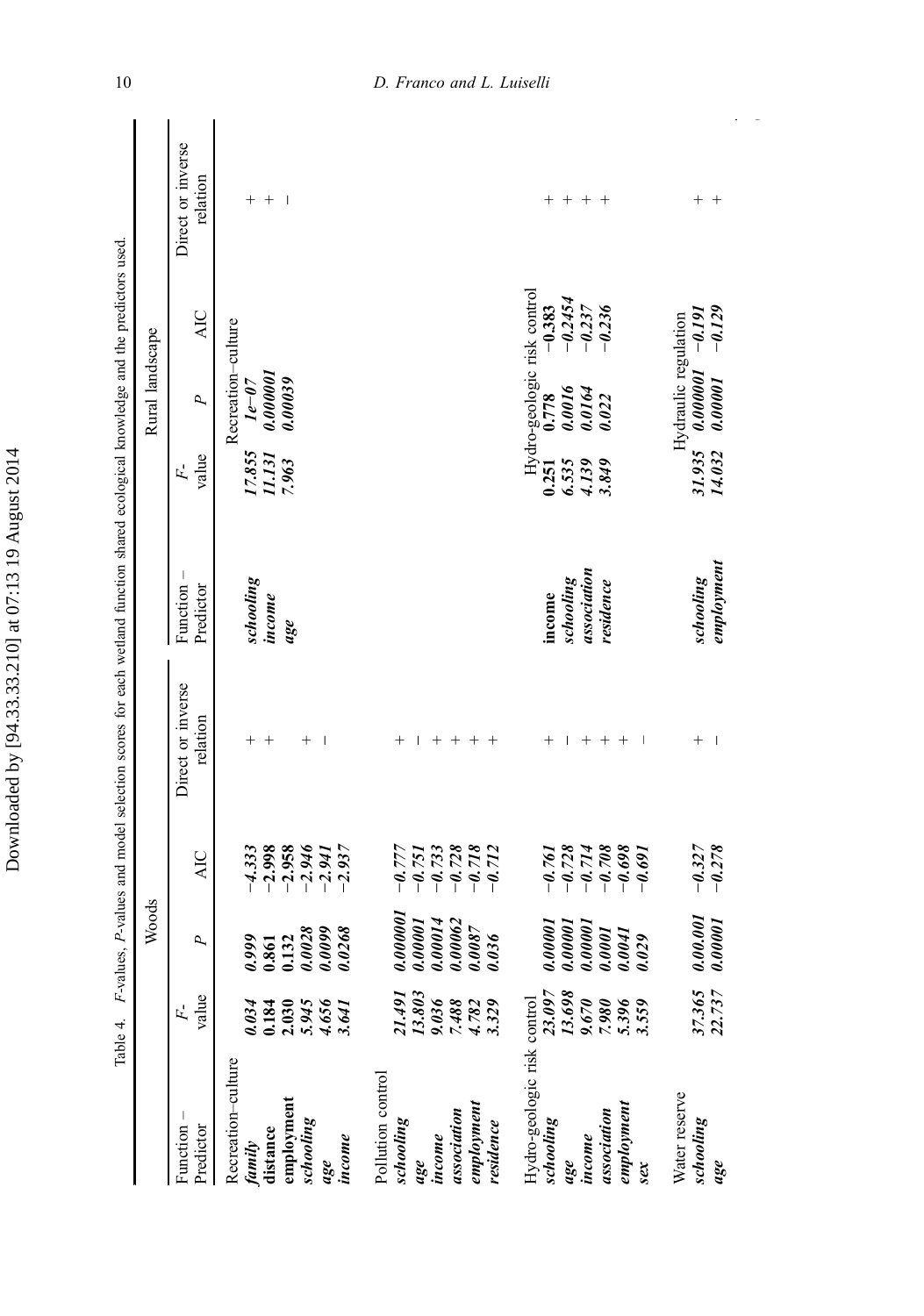| ֚֕֡                  |
|----------------------|
|                      |
|                      |
|                      |
| ١                    |
|                      |
|                      |
| ֕                    |
|                      |
| ۱                    |
| ļ                    |
|                      |
| i<br>i               |
| ١                    |
| ć                    |
|                      |
|                      |
| $\frac{1}{2}$        |
|                      |
| ć                    |
| $\ddot{\phantom{0}}$ |
|                      |
| i                    |
| ١                    |
|                      |
|                      |
|                      |
|                      |
|                      |
|                      |
|                      |
|                      |

| ncome                                                                                                                                                                        | 15.268<br>8.654                                        |                                                    |                                                                                          |                                                         |                                     |                                                                                                                                                                                                                          |                                  |  |
|------------------------------------------------------------------------------------------------------------------------------------------------------------------------------|--------------------------------------------------------|----------------------------------------------------|------------------------------------------------------------------------------------------|---------------------------------------------------------|-------------------------------------|--------------------------------------------------------------------------------------------------------------------------------------------------------------------------------------------------------------------------|----------------------------------|--|
| ssociation                                                                                                                                                                   |                                                        | 0.00001<br>0.0002                                  | $-0.252$<br>$-0.228$                                                                     | income<br>age<br>ssociation                             | 13.123<br>8.989<br>6.612            |                                                                                                                                                                                                                          |                                  |  |
|                                                                                                                                                                              |                                                        |                                                    |                                                                                          |                                                         |                                     | 1,00001<br>1,000144<br>1,000145                                                                                                                                                                                          | $-0.126$<br>$-0.111$<br>$-0.102$ |  |
|                                                                                                                                                                              |                                                        |                                                    |                                                                                          |                                                         |                                     | $\begin{tabular}{ll} 2 (linear) & \textcolor{red}{\fbox{\footnotesize{Chimate change}}} \\ 0.0000001 & -0.175 \\ 0.0000001 & -0.109 \\ 0.000001 & -0.085 \\ 0.000001 & -0.084 \\ 0.037 & -0.057 \\ \hline \end{tabular}$ |                                  |  |
|                                                                                                                                                                              |                                                        |                                                    |                                                                                          |                                                         |                                     |                                                                                                                                                                                                                          |                                  |  |
|                                                                                                                                                                              |                                                        |                                                    |                                                                                          | schooling<br>employmen:<br>1ge<br>income<br>insociation | 87.287<br>17.779<br>10.933<br>1.310 |                                                                                                                                                                                                                          |                                  |  |
|                                                                                                                                                                              |                                                        |                                                    |                                                                                          |                                                         |                                     |                                                                                                                                                                                                                          |                                  |  |
|                                                                                                                                                                              |                                                        |                                                    |                                                                                          |                                                         |                                     |                                                                                                                                                                                                                          |                                  |  |
| $\begin{array}{l} \text{Clinate change} \\ \textit{strooling} \\ \textit{age} \\ \textit{income} \\ \textit{assocation} \\ \textit{assocation} \\ \textit{emph} \end{array}$ |                                                        | 1,0001<br>1,00001<br>1,00001<br>1,00016<br>1,00016 | $\begin{array}{r} -0.167 \\ -0.124 \\ -0.106 \\ -0.106 \\ -0.0998 \\ -0.093 \end{array}$ |                                                         |                                     |                                                                                                                                                                                                                          |                                  |  |
|                                                                                                                                                                              | 27.884<br>15.593<br>10.466<br>10.493<br>7.026<br>7.026 |                                                    |                                                                                          |                                                         |                                     |                                                                                                                                                                                                                          |                                  |  |
|                                                                                                                                                                              |                                                        |                                                    |                                                                                          |                                                         |                                     |                                                                                                                                                                                                                          |                                  |  |

Notes: Only significant models are shown. Results are ranked for shared knowledge agreement among ecological services within landscapes, and for likelihood (boldface) and significance (italic) wife-student-unemployed, workman,pensioner, white collar, manager, self-employed and professional); income (t  $\epsilon$ (anno: 0-9, 10-19, 20-39, 30-99, 40-59 and >60); respondents family (1, 2-4 and >4); association belonging Notes: Only significant models are shown. Results are ranked for shared knowledge agreement among ecological services within landscapes, and for likelihood (boldface) and significance (italic) within each ecological service. Higher likelihood and significant scores are reported, and direct or inverse relationships between the dependent variable and the predictor, obtained by model plotting, are symbolized by + or -; age  $(17-30, 30-44, 45-64, 404)$  schooling (none, lower school, junior high school, high school, Bachelor's degree, Master's degree and PhD); employment (Houseare symbolized by + or −; age (17–30, 30–44, 45–64 and >64); schooling (none, lower school, junior high school, Bigh school, Bachelor's degree, Master's degree and PhD); employment (Housewife–student–unemployed, workman,pensioner, white collar, manager, self-employed and professional); income (t €/amo: 0–9, 10–19, 20–30, 30–59, 40–59, and >60); respondents family (1, 2–4 and  $\leftrightarrow$ 4); association belonging (none, other, rural union, environmental and fishing–hunting); sex; respondents residence (urban, urban fringe and rural); distance of the respondents domicile (0–24, 25– within each ecological service. Higher likelihood and significant scores are reported, and direct or inverse relationships between the dependent variable and the predictor, obtained by model plotting, 44, 45–59, 60–99 and  $>100$  km). 44, 45–59, 60–99 and  $>100$  km)..

 $\mathbf{I}$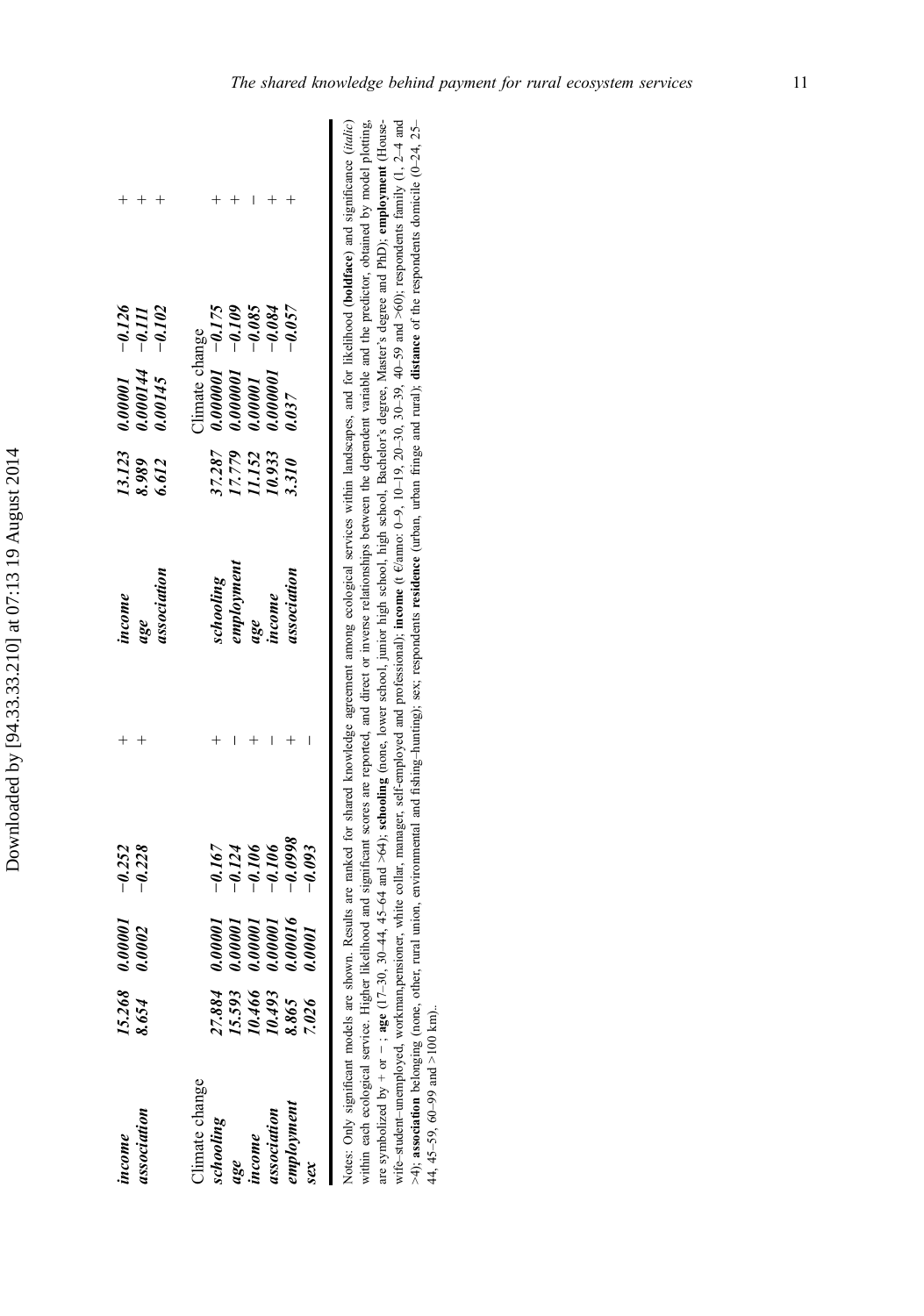The recreational function of woods emerged as inversely related to age and distance.

On the other hand, family size was positively related to knowledge sharing of the recreational function of woods.

Age was positively related to the dependent variables only for the hydraulic role functions in the rural landscape.

#### **Discussion**

The standard economic model postulates that rational preference for an ecosystem service should be driven by the perception and then cognition of the effect of the ecological function being valued on personal net utility. From this point of view, we observed different responses for different ecosystem services in the different systems considered (woods and rural landscapes). We can depict a continuous distribution between two extremes (figure [1](#page-8-0), table [3\)](#page-9-0). At one end of the spectrum, there is an almost total knowledge sharing within the community of such ecosystem services, such as habitat and biodiversity. At the other end of the spectrum, there is very low shared knowledge of such ecosystem services, such as the climate change function. We interpret this to mean that there is no shared knowledge of climate change in the community's social memory [[17\]](#page-15-0). Knowledge of the climate change function was shared only by those who acquired it through schooling and/or job training (farmers).

In between these extremes, other functions had varying degrees of shared knowledge, positively related to schooling and income, and inversely related to age and sex. This last result reflects the expected reluctance of elderly – and women in particular – to give judgments on topics they are not familiar with, e.g. Alberini *et al.* [[41\]](#page-16-0). When asked about topics that are usually familiar to elders, such as the hydraulic role of rural landscape, the degree of shared knowledge was positively related to age.

This pattern could be interpreted using the theory of planned behaviour [[25\]](#page-16-0), which considers the role of social influence on the individual perceiving and valuing behaviours. The relationship between individuals and society can be represented in terms of attitude toward a certain behaviour (the degree to which a person has a favourable/not favourable evaluation of the behaviour), subjective norms (the perceived social pressure to perform a specific behaviour) and perceived behavioural control (the believed ease of performing the behaviour). The higher the attitude towards a behaviour and its related subjective norms, the stronger the perceived control regarding a specified behaviour and, in turn, the stronger the intention to perform the behaviour.

The universally shared knowledge of the first group of services is very unlikely because of a universal sharing of individually and rationally gained knowledge, e.g. through school or job training. This option can be excluded, given the distribution in schooling level among respondents (see table [2\)](#page-7-0). More plausibly, the shared knowledge is linked to rightbased attitudes and subjective norms, where uncertainty or disagreement would be perceived as contrasting with a shared common sense.

The habitat/biodiversity statement was possibly being valued in an instantaneous way by psychic mechanisms [\[42](#page-16-0)] connected to their symbolic role in the landscape concept [[43, 44\]](#page-16-0). Although the predictors used in these analyses could not directly test the importance of attitudes, subjective norms and control perception, we hypothesize that the results obtained are less dependent on personal cognition and valuation capacity of the effect of ecological functions effect on the personal utility than on attitudes, subjective norms and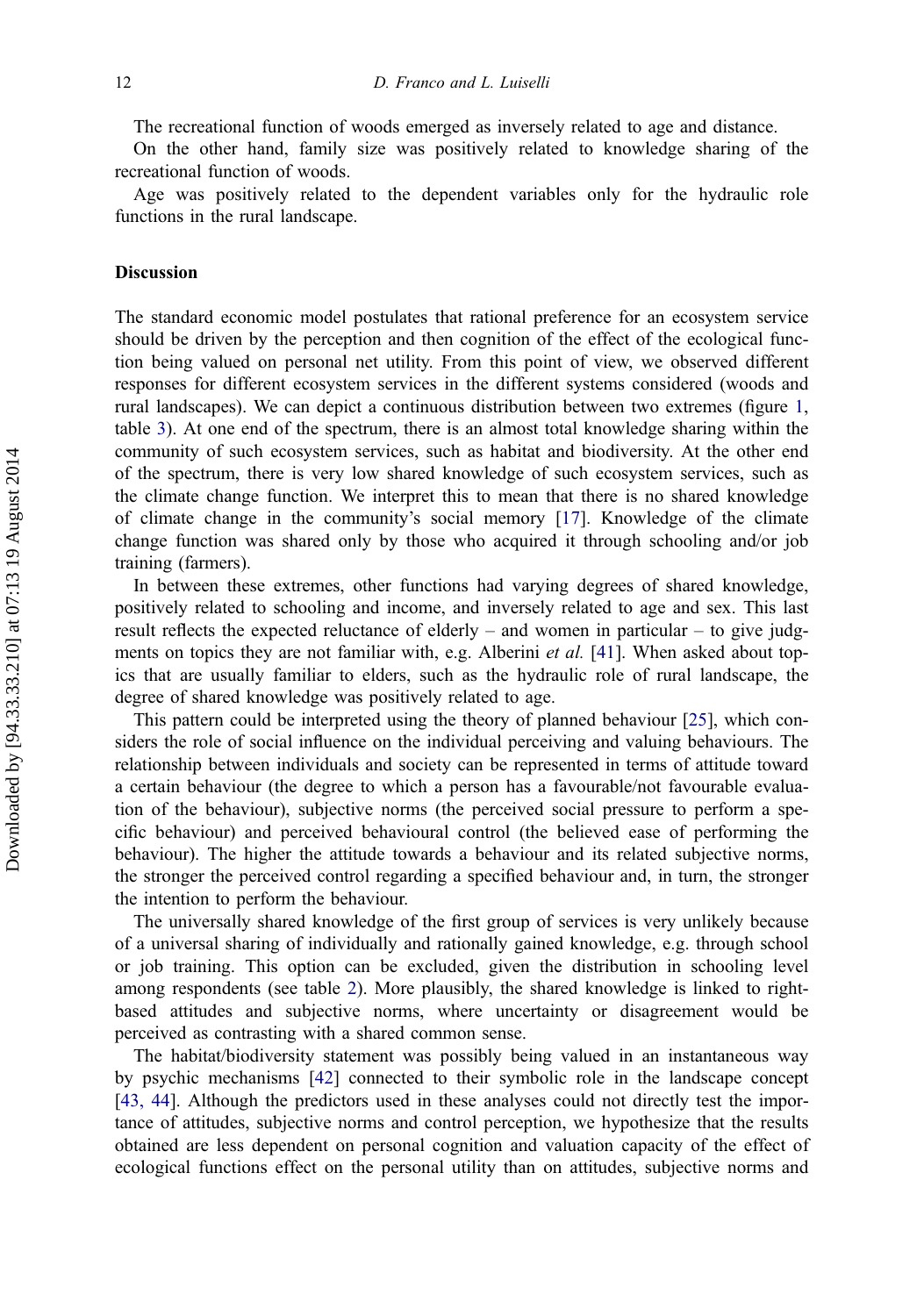control perception. None of the predictors used could discriminate the behaviour detected, even if better results would have been performed with other measures, than that used, of attitudes, subjective norms and control perception [\[28](#page-16-0)]. The same universal traits seemed to characterize the recreational-cultural ecosystem services, with some emerging different elements linked to ethical attitudes (e.g. the sense of belonging to a place, an organization or a family, which underline responsibility towards a group) and direct experience of the environment (distance, familiarity). In the case of woods, we found that the shared knowledge of the recreational service was lower among older and less educated citizens (who also expressed a lower willingness to pay). We interpret this to mean that elders perceive woods more as a working environment than a recreational one. The recreational service was instead positively related to predictors underlying cultural (sense of belonging) and ethical (family responsibility) components. It is important to note that the valuing behaviour of habitat/biodiversity and recreational/cultural functions seemed to belong to the systems perceived as 'natural'. Similar results were obtained in the same territory for wetlands [[11\]](#page-15-0).

Shared knowledge of some ecological services, like environmental risk control or water regulation, could also be explained by cultural aspects (i.e. sense of belonging, expressed by residence), experience (i.e. schooling, job), or right-based components (association). In particular, we found: (i) an unexpected underestimation of the woods' hydrologic role that is usually a deep-seated cultural heritage of woodland communities [\[45](#page-16-0)]; and (ii) a persisting awareness of the hydraulic functions of the rural landscape limited to the elder farmers, possibly because they are familiar with the traditional agricultural hydraulic organization.

Therefore, the valuing capability seemed, in these cases, related to an individual cognition map acquired by (i) study or training and (ii) shared cultural belonging to a community more or less influenced by the perception of nature linked to different cosmopolitan traits [\[43, 46](#page-16-0)].

These results have to be interpreted together with the willingness to pay results (Official Research Report, available online [\[47](#page-16-0)]) which show a very high rate of citizens who will to pay for the ecosystem services (woods =  $90\%$ ; rural l. =  $94\%$ ) and higher willingness to pay for rural landscape (64  $\epsilon$  year-1) than woods (59  $\epsilon$  year-1).

We infer that this higher willingness to pay for rural landscape comes from subjective norms induced by a strong socially shared legacy. In fact, even if in the same province area, the stated preference was higher for rural landscape than for woods and the knowledge sharing of the A–B groups of ecosystem services was not higher in the same way. On the other hand, for some comparable ecosystem services in rural landscape and woods, like water regulation or environmental risk control, we found differences among the predictors composition of shared knowledge (table [4\)](#page-10-0), such as the belonging to an organization, the age or the place of residence. Finally, it is possible that this difference enters the valuing process because of the unconscious role of some ecosystem services with a direct-use value, carefully left out from the survey (e.g. timber and yields).

In economic terms, therefore, our results suggest that: (i) indirect use components were clearly valued by the population with either direct or indirect experience of them; and (ii) an indirect non-perceived 'climatic change mitigation' component was consistently undervalued at the community level. Moreover, our findings imply that the motivations that underline the shared knowledge holding the 'well informed' individual preference did not come simply from the rational consequence model assumed by the utilitarian philosophy, but from a more complex system of right-based attitudes and social norms.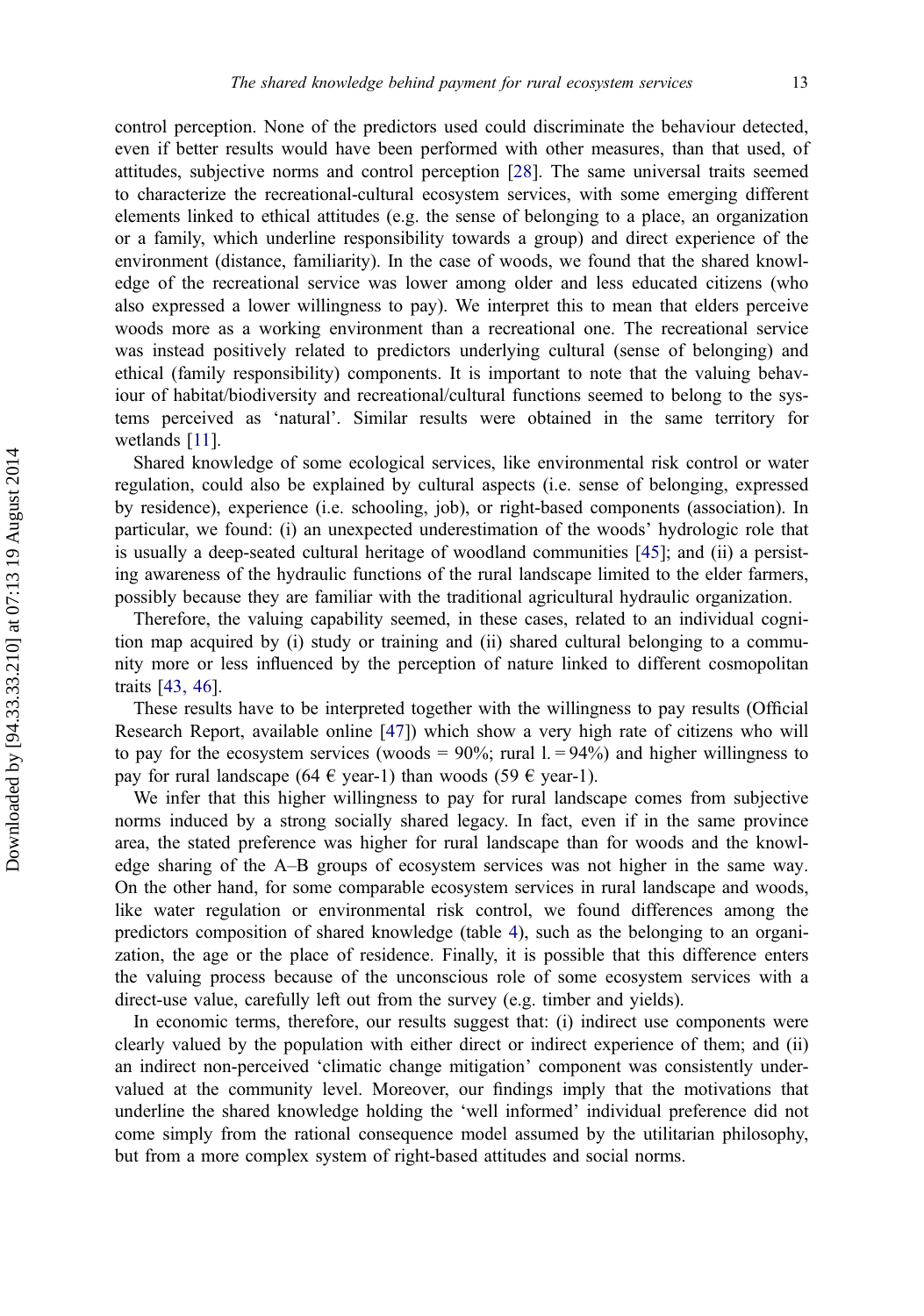### Conclusions

We found that the ecological services that represent the social shared idea of 'nature' are well rooted in social memory and influenced by deontological attitudes and subjective norms. Notably, a comparable level of shared knowledge of the same set of ecological services led to a different pricing for woods and rural landscape, even when located in the same geographical area. From our data, we inferred that the differentiated knowledge of ecological function is not simply caused by schooling or knowledge acquired from professional experience, but by a different sense of belonging and/or different subjective norms in the communities. These results are corroborated by those reported in our related paper on wetlands, where significantly lower willingness to pay corresponded both to an overall lower shared knowledge, which tends to decrease as the distance from the wetlands increases, and to a different composition of the socio-economic and cultural predictors of shared knowledge [[11](#page-15-0)].

The differences between the shared knowledge and the official knowledge of some ecosystem services were significant. The climate change function did not form part of the social shared awareness despite the dimension of the problem. Only farmers partly exhibited some shared awareness, probably because they were familiar with related rural policy incentives. An unexpected result was the low level of shared knowledge regarding the role of woods in the water cycle. This knowledge was historically shared by woodland communities. The apparent loss of this may be related to a reduced sense of belonging, with this, in turn, being caused by the growing influence of urban life in the metropolitan (Rome) commuting area. Therefore, there is a need to increase social awareness as such environmental issues may be crucial to future public policy.

The standard economic model assumes that monetary estimation comes from a rational valuation of the consequence of the preference on the personal utility in a static equilibrium condition, and that the preference is based on complete, pre-existing, invariant and transitive information. But, the relationship between the motivations outlined by the communities' shared knowledge and those expected by standard economic model in our results suggests that the stated preference is influenced by subjective norms and other, protest or right-based, motivation and beliefs [\[26,27\]](#page-16-0).

We believe that this should not be a limit of the stated preference methods [\[28](#page-16-0)].

Citizens' choices surely reflect ethical and aesthetic considerations as well as social pressure, issues which are not considered by the standard economic model. These choices should not be narrowly interpreted as a price to be paid in exchange for a personal utility linked to some environmental change. Monetary estimates of values associated to environmental change are usefully applied in decision-making processes as long as (i) these estimates transfer an unbiased synthesis of the human and social capital made of awareness and knowledge, and (ii) they have an explicit normative task [\[48](#page-16-0)]. The first condition can be obtained by analysing the shared knowledge among ecosystem services as we have done, or using additional motivational predictors [[28\]](#page-16-0).

This case study provided the opportunity to complement the information represented by monetary estimates with the multiple motives that reflect the interconnection of ecological services. The aim was to provide average non-use value estimations that could be used to trigger bottom-up environmental negotiation processes among public and private actors. We believe that such an approach could also be useful in other contexts such as the Payment for Ecosystem Services schemes used to implement EU rural development policies.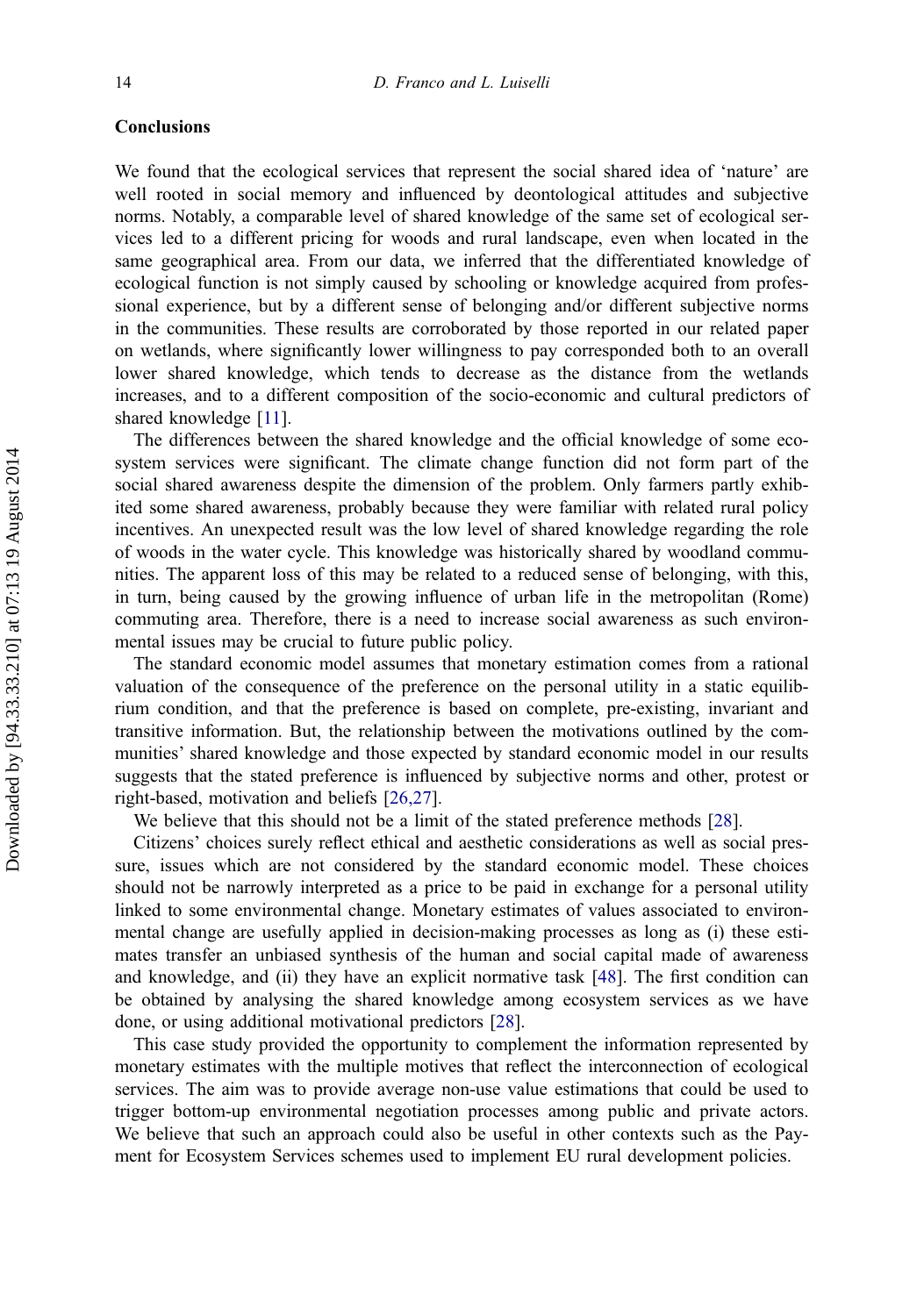#### <span id="page-15-0"></span>Acknowledgements

The project was funded by Capitale Lavoro S.p.a. (Italy) on behalf of the Province of Rome. We gratefully acknowledge surveying from Artifex Formazione S.r.l. (Italy). Thanks also to the anonymous reviewer and to the Editor for his patience.

#### References

- [1] TEEB, 2009, The Economics of Ecosystems and Biodiversity for National and International Policy Makers – Summary: Responding to the Value of Nature (Wesseling: TEEB, Welzel+Hardt).
- [2] Millennium Ecosystem Assessment, 2003, Ecosystems and Human Well-being: A Framework for Assessment (Washington, DC: Island Press).
- [3] Millennium Ecosystem Assessment, 2005, Ecosystems and Human Well-being: Biodiversity Synthesis (Washington, DC: World Resources Institute).
- [4] Adams, J., 1993, The emperor's old clothes: the curious comeback of cost benefit analysis. *Environmental* Values, 2(3), 247–260.
- [5] Hanemann, W.M. and Kanninen, B., 1999, The statistical analysis of discrete-response CV data. In: I. Bateman and K. Willis (Eds.) Valuing Environmental Preferences: Theory and Practice of the Contingent Valuation Method in the US, EU, and Developing Countries (Oxford: Oxford University Press), pp. 302–441.
- [6] TEEB, 2013, The Economics of Ecosystems and Biodiversity (2013): Guidance Manual for TEEB Country Studies, Version 1.0 (TEEB).
- <http://www.wavespartnership.org/waves/>
- [8] [http://biodiversity.europa.eu/ecosystem-assessments/events-1/eureca-meetings/natural-capital-accounting-2013/](http://biodiversity.europa.eu/ecosystem-assessments/events-1/eureca-meetings/natural-capital-accounting-2013/draft-reference-documents-nat.-capital-accounting) [draft-reference-documents-nat.-capital-accounting](http://biodiversity.europa.eu/ecosystem-assessments/events-1/eureca-meetings/natural-capital-accounting-2013/draft-reference-documents-nat.-capital-accounting)
- [9] Piano Territoriale Provinciale Generale (PTPG), 2010, Supplemento ordinario n.45 "Bollettino Ufficiale della Regione Lazio" n.9 del 6 marzo 2010 (Rome: Government of the Lazio Region).
- [10] Inventario Nazionale delle Foreste e dei Serbatoi Forestali di Carbonio (INFC), 2005, Corpo Forestale dello Stato – Ispettorato Generale. Available online at: [http://www.sian.it/inventarioforestale/jsp/home\\_en.jsp](http://www.sian.it/inventarioforestale/jsp/home_en.jsp)
- [11] Franco, D. and Luiselli, L., 2014, Shared ecological knowledge and wetland values: a case study. Land Use Policy. doi:10.1016/j.landusepol.2014.04.007.
- [12] Turner, R.K., Paavola, J., Cooper, P., Farber, S., Jessamy, V. and Georgiou, S., 2003, Valuing nature: lessons learned and future research directions. Ecological Economics, 46, 493–510.
- [13] Bateman, I.J., Carson, R.T., Day, B.H., Hanemann, M., Hanley, N., Hett, T., Jones-Lee, M., Loomes, G., Mourato, S., Özdemiroğlu, E., Pearce, D.W., Sugden, R. and Swanson, J., 2002, Economic Valuation with Stated Preference Techniques (Cheltenham: Edward Elgar Publishing).
- [14] Pagiola, S., von Ritter, K. and Bishop, J., 2004, Assessing the Economic Value of Ecosystem Conservation (Washington, DC: The International Bank for Reconstruction and Development, Environmental Department). Paper n. 101.
- [15] <http://websit.provincia.roma.it:8080/Benicomuni>
- [16] Davidson-Hunt, I. and Berkes, F., 2003, Learning as you journey: Anishinaabe perception of social–ecological environments and adaptive learning. Conservation Ecology, 8, 5. Available online at: [http://www.cons](http://www.consecol.org/vol8/iss1/art5) [ecol.org/vol8/iss1/art5](http://www.consecol.org/vol8/iss1/art5)
- [17] Berkes, F., Colding, J. and Folke, C., 2000, Rediscovery of traditional Ecological Knowledge as adaptive management. Ecological Applications, 10, 1251-1262.
- [18] Orcherton, D., 2012, Raising the bar: recognizing the intricacies of cultural ecological knowledge in natural resource management. BC Journal of Ecosystems and Management, 12, 55–82. Available online at: [http://](http://jem.forrex.org/index.php/jem/article/view/48/102) [jem.forrex.org/index.php/jem/article/view/48/102](http://jem.forrex.org/index.php/jem/article/view/48/102)
- [19] Castello, L., Viana, J.P., Watkins, G., Pinedo-Vasquez, M. and Luzadis, V.A., 2009, Lessons from integrating fishers of Arapaima in small-scale fisheries management at the Mamirauá Reserve, Amazon. Environmental Management, 43, 197–209.
- [20] Rist, L., Uma Shaanker, R., Milner-Gulland, E.J. and Ghazoul, J., 2010, The use of traditional ecological knowledge in forest management: an example from India. Ecology and Society, 15. Available online at: <http://www.ecologyandsociety.org/vol15/iss1/art3/>
- [21] Shen, X. and Tan, J., 2012, Ecological conservation, cultural preservation, and a bridge between: the journey of Shanshui Conservation Center in the Sanjiangyuan region, Qinghai-tibetan Plateau, China. Ecology and Society, 17. Available online at: <http://dx.doi.org/10.5751/ES-05345-170438>
- [22] Franco, D. and Luiselli, L., 2013, A procedure to analyse the strategic outliers and the multiple motivations in a contingent valuation: a case study for a concrete policy purpose. International Journal of Social Economics, 40, 246–266.